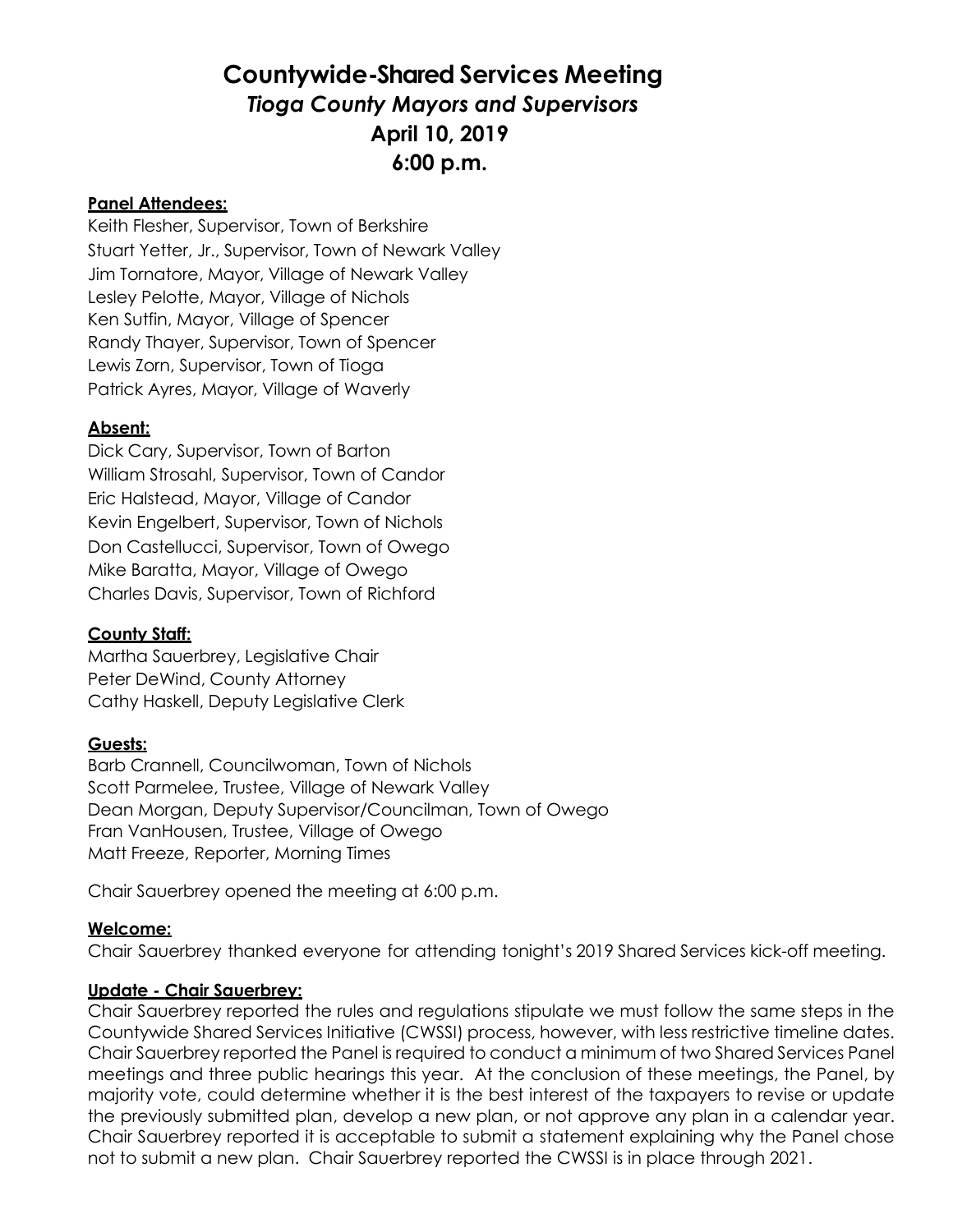## **Update - County Attorney DeWind:**

County Attorney DeWind reported although the timeline dates are less restrictive, the Shared Services Panel needs to allow ample time to conduct the minimum requirement of two Shared Services meetings, three public hearings, 45-day time period for Legislative review, Panel vote, public vote, and submission to the State by the end of the 2019 calendar year.

Mr. DeWind reported the Panel could vote to continue with the ongoing plan with no new plan submission or extend the current IT shared services plan with the addition of new municipalities.

#### **Update – IT Shared Services Plan:**

Chair Sauerbrey reported the following IT Shared Services update, per information gathered from ITCS Director Camin:

- Process of finalizing the MWBE exclusions for single-source vendors for the State grant.
- Process underway with Southern Tier Network for the Town of Owego and Village of Waverly connections. The Town of Owego connection is ready for use and moving forward with the phone service work to prepare for the migration. Anticipates 3-4 months to complete the moving of phone services. Village of Waverly should be following in the next few months for their phone service. Once the phone system migration is completed, IT will work on getting the equipment set to bring the computer systems onto our network. Anticipates having both municipalities on our system by year-end.

Chair Sauerbrey reported the Village of Owego is moving forward with a new municipal building, therefore, expressed future interest in the IT Shared Services Plan. Mr. Camin met with the Village of Owego to begin discussion.

Village of Newark Valley Mayor Tornatore expressed future interest in the IT Shared Services Plan.

Town of Spencer Supervisor Thayer expressed future interest in the IT Shared Services Plan, but also expressed concern regarding availability of their current software and securitization of data.

Mayor Tornatore reported IT Director Camin will be attending the April 18, 2019 Council of Governments (COG) meeting to provide an update on the IT Shared Services.

### **Topics of Discussion from Panel:**

 *Code Enforcement Services:* Mayor Tornatore reported COG has been discussing code enforcement services and the possibility of consolidation of services at the county level, however, no formal voting has transpired at this time to determine interest. Mayor Tornatore reported discussion is in the exploratory stage and there are numerous unanswered questions at this time. However, there is consistent discussion centering on the current aging situation. Mayor Tornatore reported County Planning Director Jardine is in the process of seeking grant funding to conduct a code enforcement study.

Chair Sauerbrey reported code enforcement services is an important role in the community and some counties submitted this service as part of their Shared Services Plan last year. Chair Sauerbrey reported the Village of Owego Downtown Revitalization Initiative (DRI) project will require code enforcement services.

Mayor Tornatore reported the Villages of Newark Valley, Owego, and Waverly Housing Study will draw additional emphasis for code enforcement services.

Town of Owego Deputy Supervisor/Councilman Morgan reported Chenango and Seneca Counties have consolidated with countywide code enforcement services and Ms. Jardine is researching the logistics of these arrangements.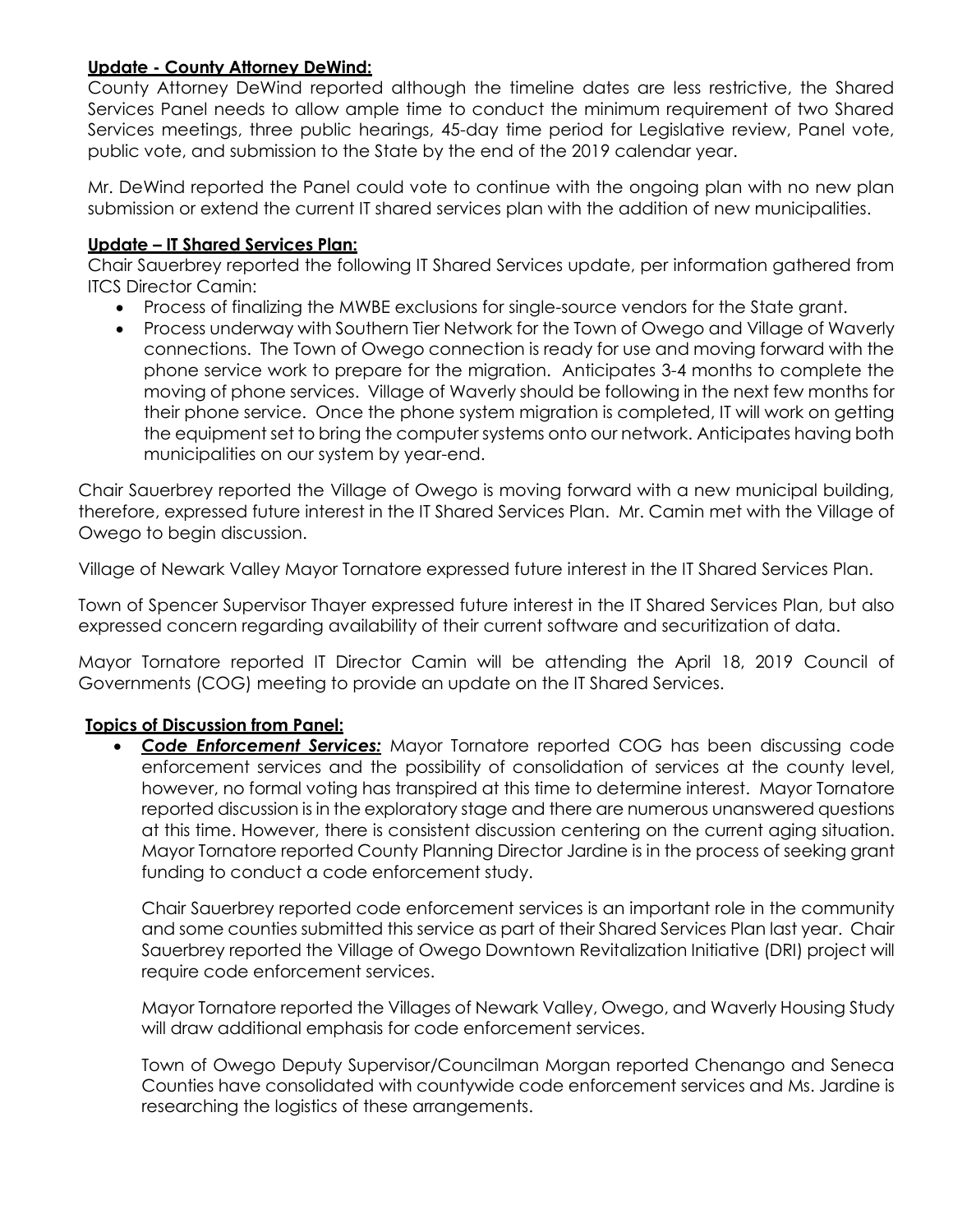There are two levels of code enforcement:

- 1. Building code for residential and commercial construction. This is the most critical level that municipalities need to address.
- 2. Property Maintenance addressing nuisance complaints.

Deputy Supervisor/Councilman Morgan reported municipalities establishing an administrative service surcharge, in addition to the fine, will help to eliminate or decrease the number of nuisance complaints.

Deputy Supervisor/Councilman Morgan reported the NYS Uniform Fire and Building Codes are standard across the State and supersedes any local municipal established codes. Municipalities have the option to develop additional restrictive local codes tailored to their municipality and several municipalities have done so, however, these are secondary to the Uniform State codes. Tioga County does not have any local codes and strictly uses the NYS Uniform Codes. The State will be updating the NYS Uniform Fire and Building Codes in October 2019 with State training available in 2020 following the new codes going into effect.

Town of Newark Valley Supervisor Yetter reported the Town of Newark Valley, as well as other municipalities, went through codification process years ago where they paid an outside company to maintain and update their local codes, however, later discontinued services, as they believed they could achieve the same results in-house at a cost-savings.

The consolidation of code enforcement services to countywide would require gathering all the municipalities adopted local laws for review. From a personnel standpoint, Deputy Supervisor/Councilman Morgan reported these individuals would be County employees subject to civil service examinations, rules, and regulations.

Village of Waverly Mayor Ayres reported uniformity of the application of the law is important.

Deputy Supervisor/Councilman Morgan reported a minimum of 24 hours of certification training is required annually and this creates a burden for the smaller municipalities with parttime staff.

The Southern Tier Building Officials Association (STBOA) is an organization many municipalities are affiliated with and they offer periodic trainings. Tioga County is a member of STBOA.

Town of Tioga Supervisor Zorn reported municipalities that do not have the availability of a fully certified code enforcement officer could reach out to other municipal code enforcement officers or call the State to request assistance.

Village of Waverly Mayor Ayres reported each municipality currently budgets for code enforcement services, therefore, expressed further discussion of consolidation services is worthy to determine cost-effectiveness and better efficiencies similar to the IT Shared Services Plan.

Town of Tioga Supervisor Zorn inquired as to whether a public referendum is required for the appointment of a county code enforcement officer and consolidation of services.

Panel members expressed the importance of having availability of a code enforcement officer on-site during the entire building phase to ensure project compliance with all specifications and codes.

#### **Next Steps:**

 County Planning Director will research Seneca and Chenango Counties to determine the process these counties followed for consolidation, advantages and disadvantages, and overall outcomes.